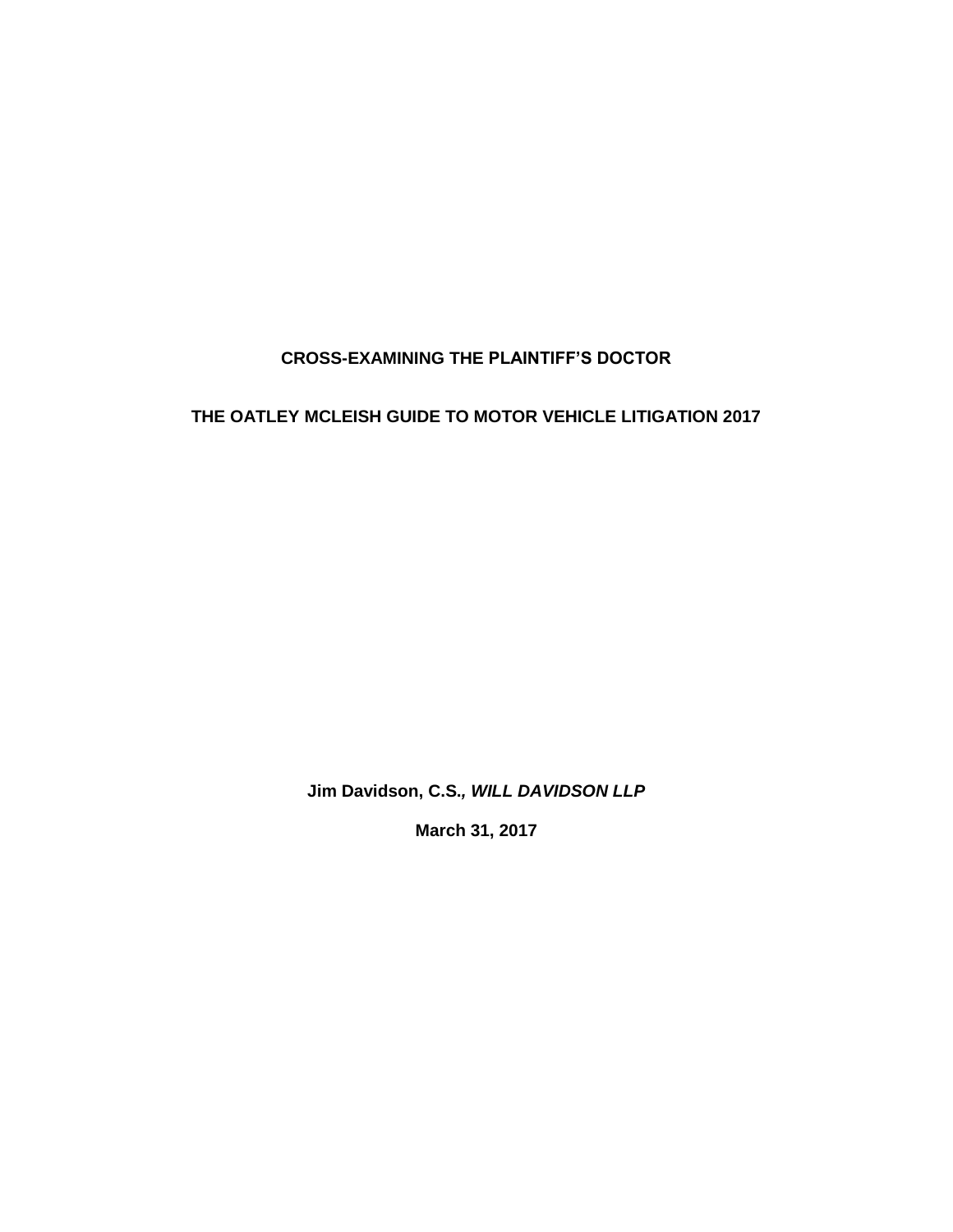#### **INTRODUCTION**

"*An advocate does not need to do a lot of trials to be successful, but he or she must understand the mechanics of the trial and the factors that contribute to the art of persuasion*."

> The Honourable Justice Michael F. Brown *The Advocates' Journal – Summer 2016*

The cross-examination of an opponent's expert witness is often an intimidating prospect, particularly in an era when civil trials are becoming less frequent and counsel have little opportunity to practice and develop cross-examination skills and techniques. Much has been written about the "art" of cross-examination, yet seasoned advocates unanimously agree that the key to a success is not necessarily natural talent but rather thorough and meticulous preparation.

The following paper will outline and discuss seven basic areas of consideration in the preparation and execution of the cross-examination of a plaintiff's doctor.

#### **1. FIRST DETERMINE YOUR OBJECTIVES**

It is rare that a cross examination will result in the total and utter destruction of the medical expert's credibility and opinions. However, cross-examination does provide counsel with an opportunity to score evidentiary points that can later be used to form the foundation of a compelling closing argument. As such, it is important to determine early on what it is you want to achieve and what points can be scored from this particular cross-examination. Common goals for the cross examination of the plaintiff's doctor include:

- undermine or reduce the impact of the expert's opinions
- emphasise weaknesses in the plaintiff's case generally
- obtain answers and evidence helpful to the defendant's theory of the case.

The specific manner in which these goals can be achieved will usually become apparent once counsel begins to gather information and documentation on the doctor who is to be crossexamined.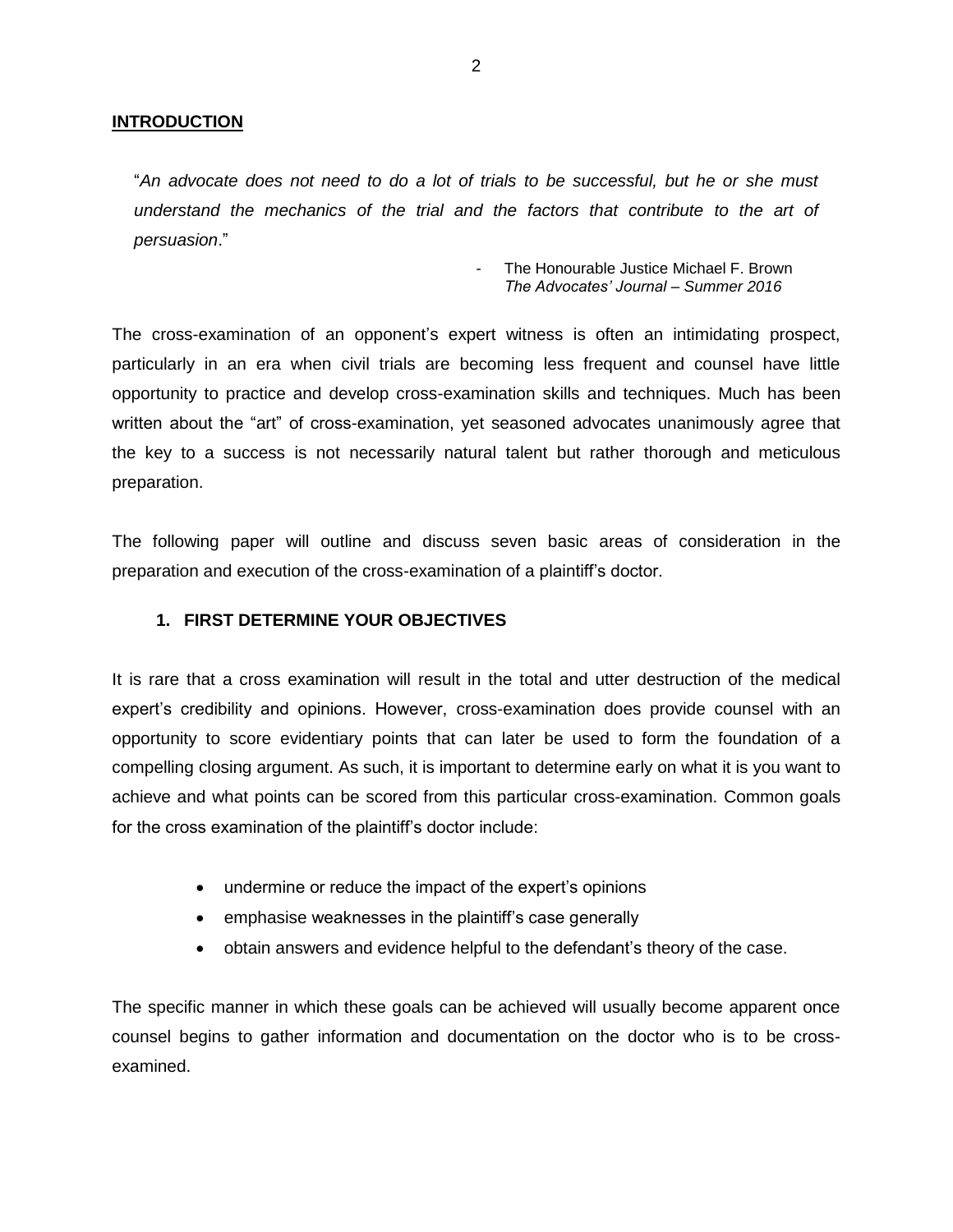## **2. COLLECT INFORMATION AND DOCUMENTATION**

This may very well be the most important part of laying the groundwork for a successful crossexamination. It is always important to gather all available information regarding the plaintiff's doctor as this will provide you with the ammunition that you will need in court. The following are common sources of such information:

## **a) The doctor's curriculum vitae**

The doctor's curriculum vitae will inevitably list associations and publications. It is helpful to inquire into whether or not the associations are current and whether or not there have been any disciplinary issues. A review of the list of publications is also essential. Any publication that appears relevant to the doctor's opinion should be obtained and reviewed. If there are no publications relevant to the doctor's opinion, that should be noted as well. Lastly, if possible it is always useful to compare the doctor's current C.V. to prior C.V.'s to see what changes have been made and whether such changes may be relevant to the cross-examination.

## b) **Internet Search**

The internet is an easy and extremely useful tool for gathering information on a doctor. There may be information regarding associations and publications not included in the C.V. If so, it is important to compare and contrast potential differences. There may also be biographies of the doctor on the websites of various medical institutions. The importance of gathering this information is to look for evidence that may be used to attack credibility, demonstrate bias or the existence of prior inconsistent statements.

## c) **The doctor's report**

Almost all medical-legal reports will include a category or section listing the various documents that the plaintiff's doctor reviewed and/or relied upon in the preparation of his or her opinion and report. It is important to review these documents for the following two purposes:

• Whether the plaintiff's doctor had a complete medical brief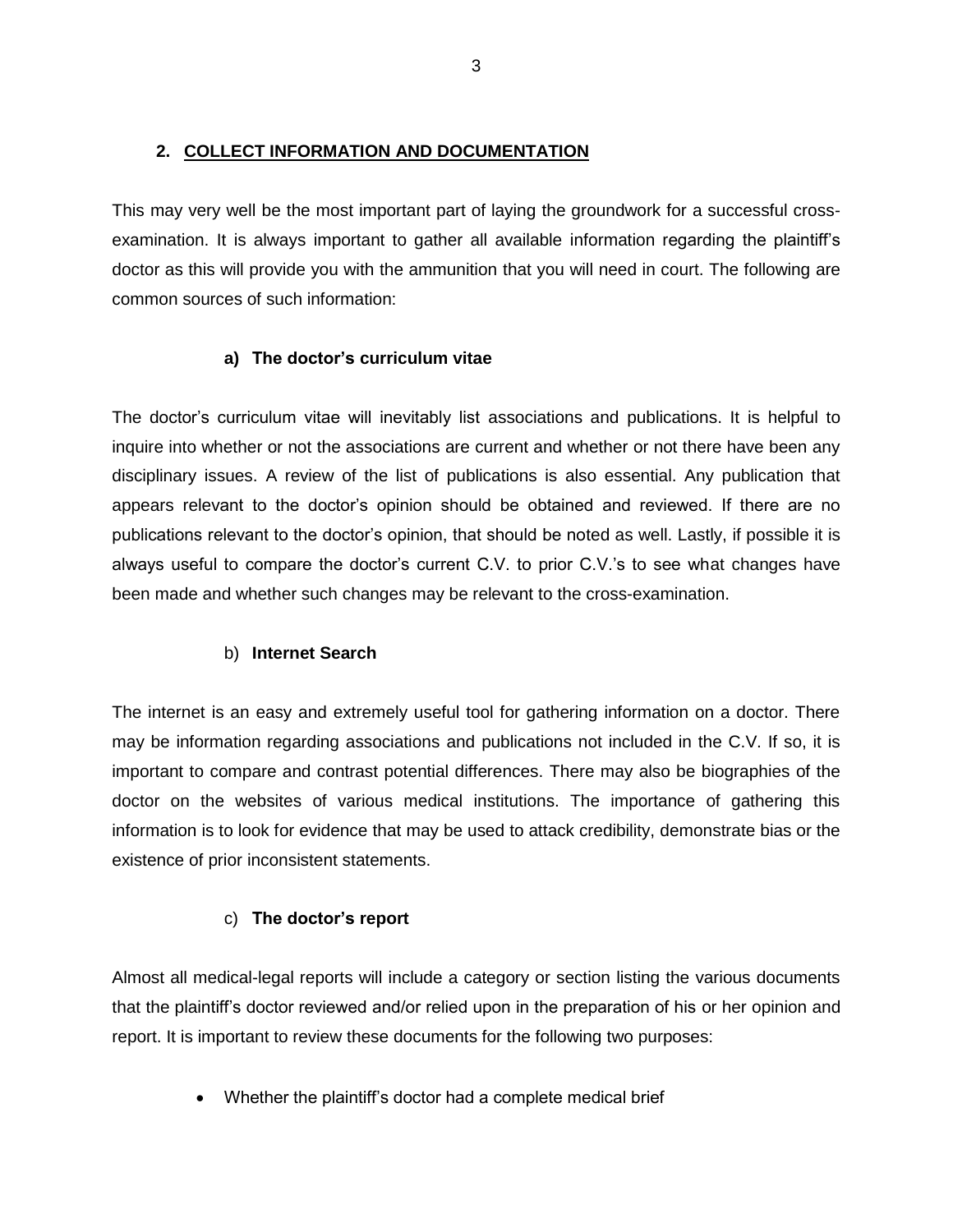• To ensure that the plaintiff's doctor has properly and fairly characterized prior documents relied upon.

In many cases, the plaintiff's doctor may have written his or her report a number of years before the actual trial. It may be that since the date of the report, additional and relevant documents have been produced that may have changed or altered the doctor's opinion. At a minimum, it may demonstrate on cross-examination that the doctor does not have the benefit of the "complete" picture when giving testimony at trial.

Another area of consideration is whether or not the doctor has been fair in reviewing or relying upon all of the document's in the medical brief as opposed to "cherry picking" only those documents that support his or her own opinions.

Similarly, although it is rare, there are times when a doctor has misquoted portions of earlier documents or has mistakenly attributed their significance. One example that comes to mind is a neuropsychologist's report that placed great emphasis on the fact that the Ambulance Call Report indicated a loss of consciousness at the scene of the accident. A review of the Ambulance Call Report indicated that the note actually included a common symbol meaning "no" loss of consciousness. On cross-examination, the neuropsychologist first admitted that the fact that the plaintiff had lost consciousness was a very significant finding that supported the conclusion of a mild traumatic brain injury. When cross-examined on the fact that the Ambulance Call Report actually indicated the opposite, the neuropsychologist had no option but to admit that he had made a serious mistake.

Other sources of information include the doctor's file, transcripts of the doctor from previous trials, authoritative literature in the field and the reports of other experts in the case at hand.

#### **d) Legal data bases and prior negative treatment by the courts**

Another potentially useful source of information are legal databases that contain cases in which the plaintiff's doctor has previously testified. Within these cases are both prior opinions as well as treatment by court. While obtaining this information is often useful in getting a sense as to what to expect at trial, it is highly unlikely that counsel will be able to cross-examine the plaintiff's doctor on how prior courts have treated his or her evidence. The general rule is that cross-examination is not permitted on prior judicial determinations as prior determinations are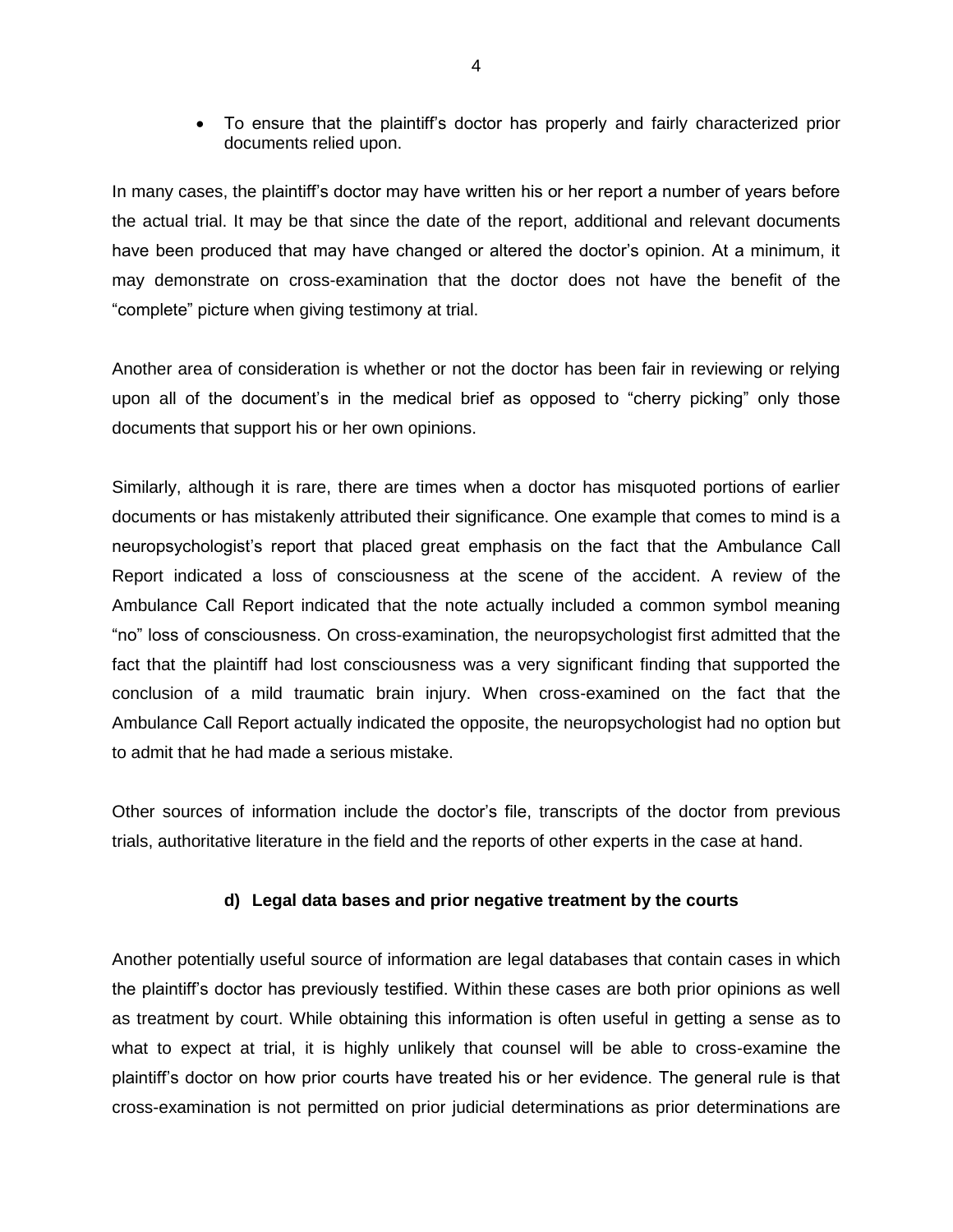"in essence, no more than an opinion on the credibility of unrelated testimony given by this witness in the context of another case." (see: *R v. Ghorvei,* (1999) 46 O.R. (3d) 63 at para. 31 and *Bruff–Murphy v. Gunawarden*a, 2016 O.N.S.C. 7)

### 3. **DETERMINE THE BEST APPROACH FOR THE CROSS-EAMINATION**

After reviewing all the information and documentation gathered, it is time to decide on what issues to cross-examine. For example, the discovery of a prior inconsistent statement or opinion would most certainly be an issue for cross-examination as would be information gathered that would demonstrate bias on the part of the doctor. In his frequently consulted book "On Trial; Advocacy Skills, Law and Practice", Geoffrey Adair lists seven basic issues upon which to cross-examine an expert witness as follows:

- i) attacking the qualifications
- ii) attacking bias
- iii) destroying the factual assumptions
- iv) attacking the methodology
- v) contrasting the opinion with other leading authorities
- vi) exposing the opinion as a matter of judgment
- vii) contradicting the opinion with prior statements

(Chapter 15; page 265)

For the purposes of this paper, the following issues will be discussed:

#### **- Attacking qualifications**

It is highly unlikely that a doctor called as a witness at trial will not have the necessary credentials to be qualified as an expert. In most cases, the doctor will likely have been qualified to give expert evidence on many prior occasions. That being said, there are points to score in cross-examining the doctor on qualifications such as: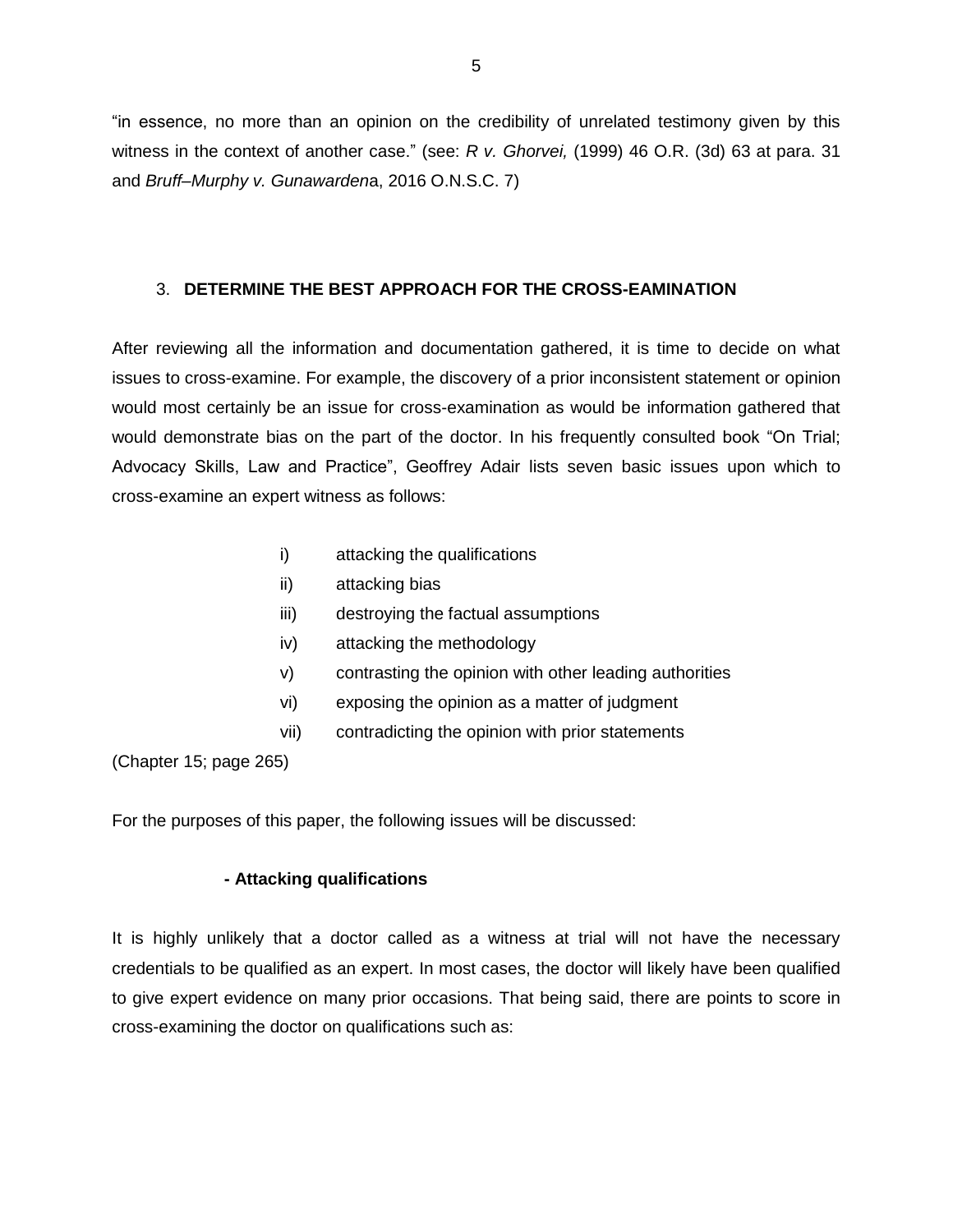- to demonstrate weaknesses in the doctors credentials such as a lack of experience in a certain area or that the doctor is no longer treating patients and his or her practice is now confined to writing medical legal reports, or
- to address the issue that the doctor's report also includes opinions outside his or her area of expertise and that such opinions should not be allowed in oral testimony.

#### - **Attacking bias**

If defence counsel is dealing with a doctor who is known to be "plaintiff friendly", then there may be good reason to cross-examine on this issue in order to demonstrate bias. Typical areas for cross-examination include prior dealings with plaintiff's counsel, the number of prior assignments and the fees earned. This line of questioning is not without controversy and potential pitfalls. Certainly, similar questions maybe asked of defence counsel's own expert witnesses. In addition, it is essential that counsel know the answers to the questions asked before embarking down this line of questioning.

### - **Attacking the factual foundations of the opinion**

As it is often very difficult for a lawyer to go head-to-head with a doctor in the area of that doctor's specialty, it is much easier to attack the facts and foundations upon which the doctor's opinions are based.

In this regard, it is important to know whether the plaintiff's doctor had the benefit of a complete medical brief as stated earlier. If not, it is useful to cross-examine the doctor on the fact that he or she was operating without knowing the "complete picture".

Another important area is the information or personal history that the plaintiff gave the doctor during the initial interview. There are times when a plaintiff may fail to advise the doctor that he or she suffered from a prior and relevant health problem such as pre-existing back pain. The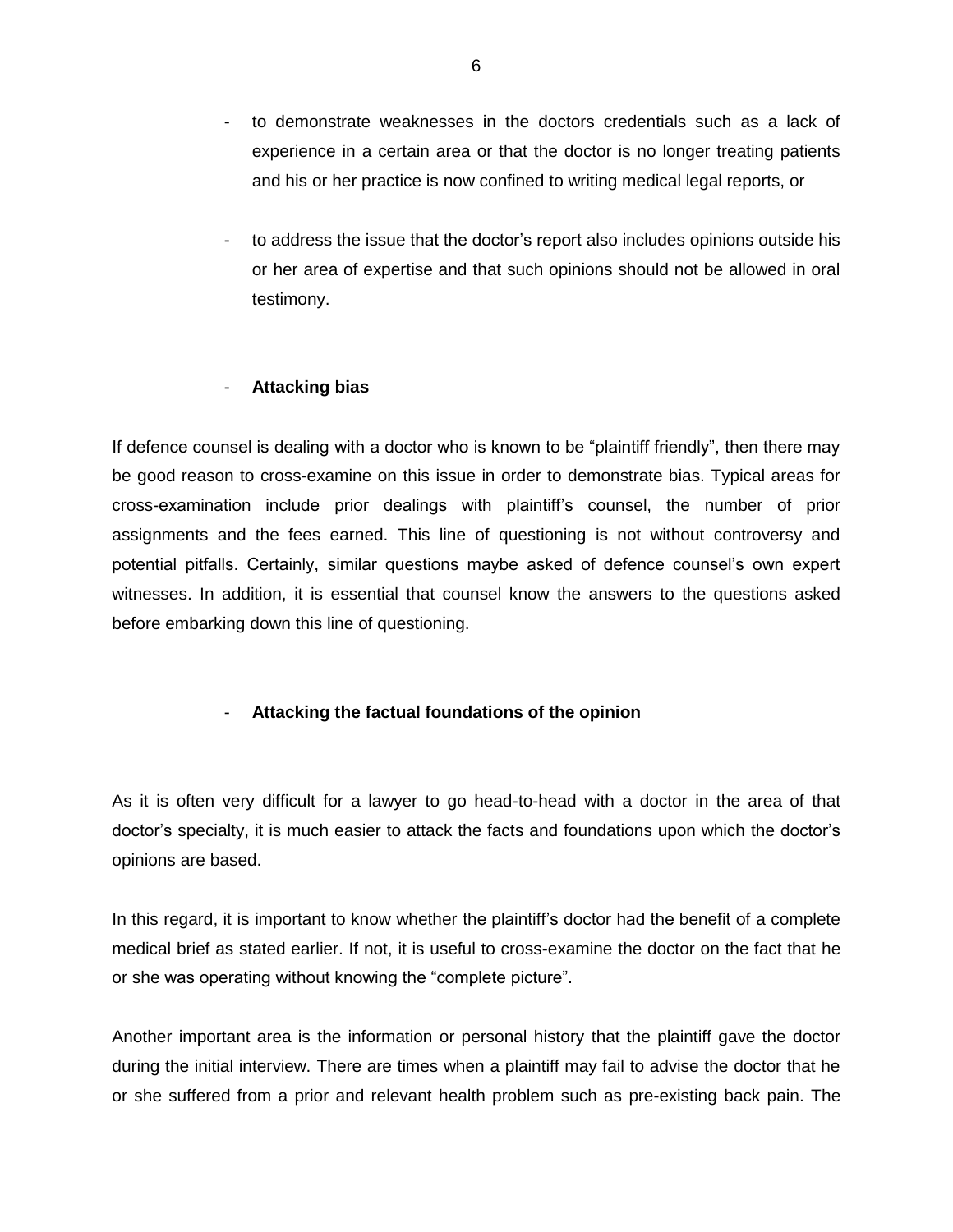plaintiff's doctor may very well have relied on this fact to conclude on the issue of causation. If the plaintiff gave incorrect information to the doctor, then this is an easy area to exploit on crossexamination. Such a cross-examination may look like this:

- Q. You had the opportunity to interview the plaintiff?
- A. Yes.
- Q. And this is an important part of your information gathering process?
- A. Yes.
- Q. And you relied on the information provided to you by the plaintiff in forming your opinion in this case?
- A. In part, yes.
- Q. But certainly doctor, what the plaintiff tells you about his physical condition before the accident is an important consideration.
- A. Yes.
- Q. And doctor you assume that what the plaintiff told you about his pre-existing health was accurate?
- A. Yes, I had no reason to doubt him.
- Q. And should it turn out that the information provided to you by the plaintiff was not accurate, that would be of concern to you?
- A. Yes, most definitely.
- Q. In fact, if you have been provided with incorrect information that may very well alter your opinions in this case?
- A. It may.
- Q. In your report you state that the plaintiff told you that prior to the subject accident he had never experienced back pain?
- A. That's correct.
- Q. And it was important enough for you to note that in your report?
- A. Yes.
- Q. And you conclude that the plaintiff's current back complaints were caused by this accident?
- A. I do.
- Q. And one of the reasons for so concluding is the fact that the plaintiff told you that he did not suffer from any back pain prior to the accident?
- A. That's correct.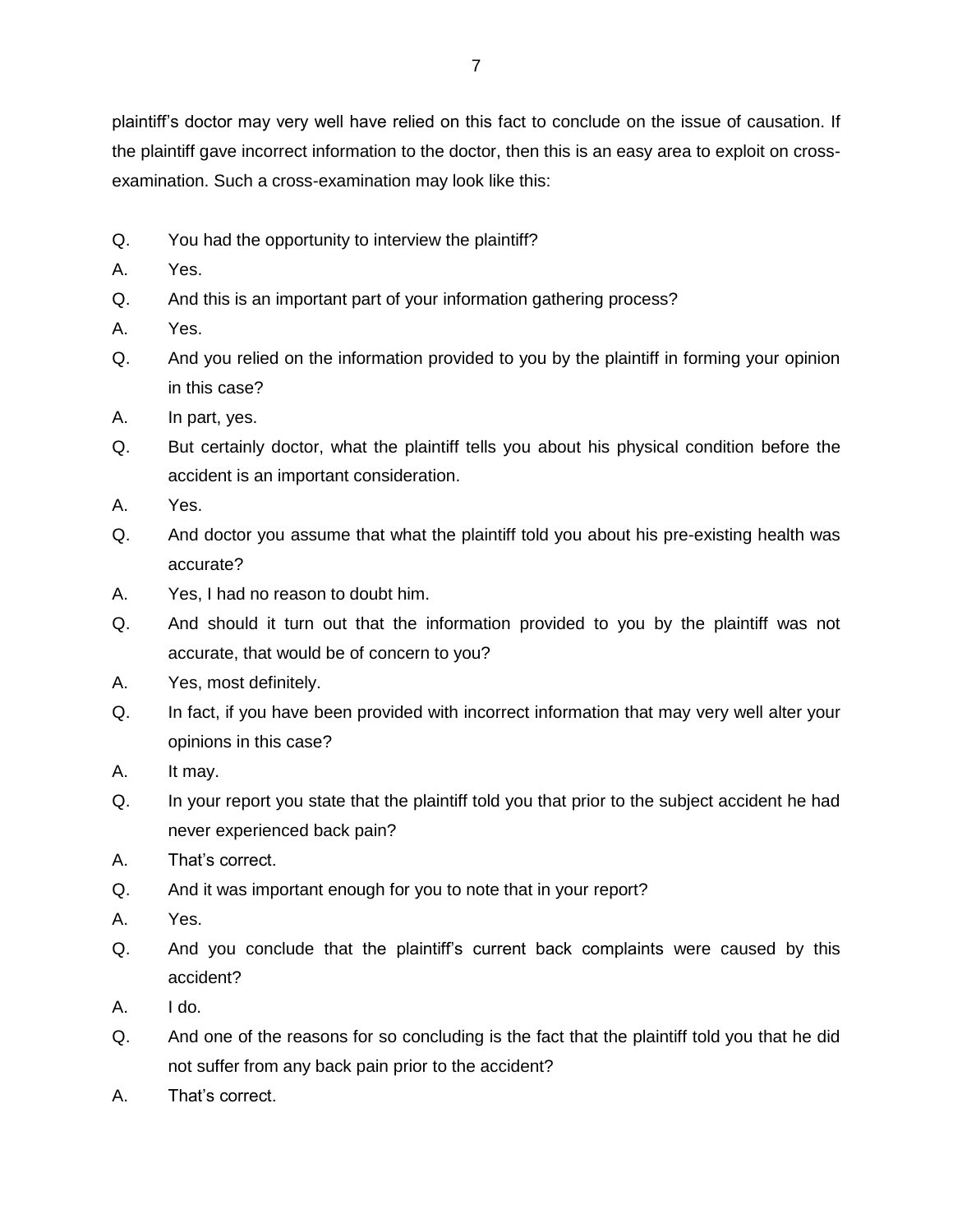- Q. I am going to show you the physiotherapy records of the plaintiff for dates prior to this accident. You will see doctor that the plaintiff received physiotherapy for back issues including back pain prior to the subject accident?
- A. I see that.
- Q. And this information was not provided to you by the plaintiff prior to the preparation of your report?
- A. That's correct. I have not seen this information before.
- Q. And had you been provided with this information, it may very well have resulted in a different opinion from you?
- A. It may have.
- Q. It certainly cannot be said that the plaintiff's back pain is exclusively caused by this accident when he had back pain for which he received treatment even prior to the accident.
- A. That's true.

Attacking the foundation of an expert opinion is one of the more useful cross-examination techniques. A doctor is very much powerless to rescue the situation and may not even want to assist the plaintiff upon learning that the plaintiff has been less than forthright. In addition, not only does the above cross-examination undermine the doctor's opinion on the issue of causation, it also reveals credibility issues pertaining to the plaintiff as an added benefit

### - **Attacking prior inconsistent statements or opinions**

In his article "*The Ten Commandments of Cross-Examination*", attorney Timothy A. Pratt of the law firm Shook, Hardy & Bacon, LLP based in Kansas City, Missouri demonstrates an excellent cross-examination on a prior inconsistent opinion by a medical doctor. In this regard, the plaintiff's argument at trial was that her cancer was caused by the defendant's product. Although there was apparently little evidence to support a causative link, the plaintiff was able to obtain a report from a doctor, which concluded that the defendant's product caused the plaintiff's cancer. This doctor was then cross-examined on a prior inconsistent opinion set out in an earlier publication found on the internet. The cross-examination on this point went as follows:

- Q. Your are on staff at M.D. Anderson Cancer Hospital?
- A. Yes.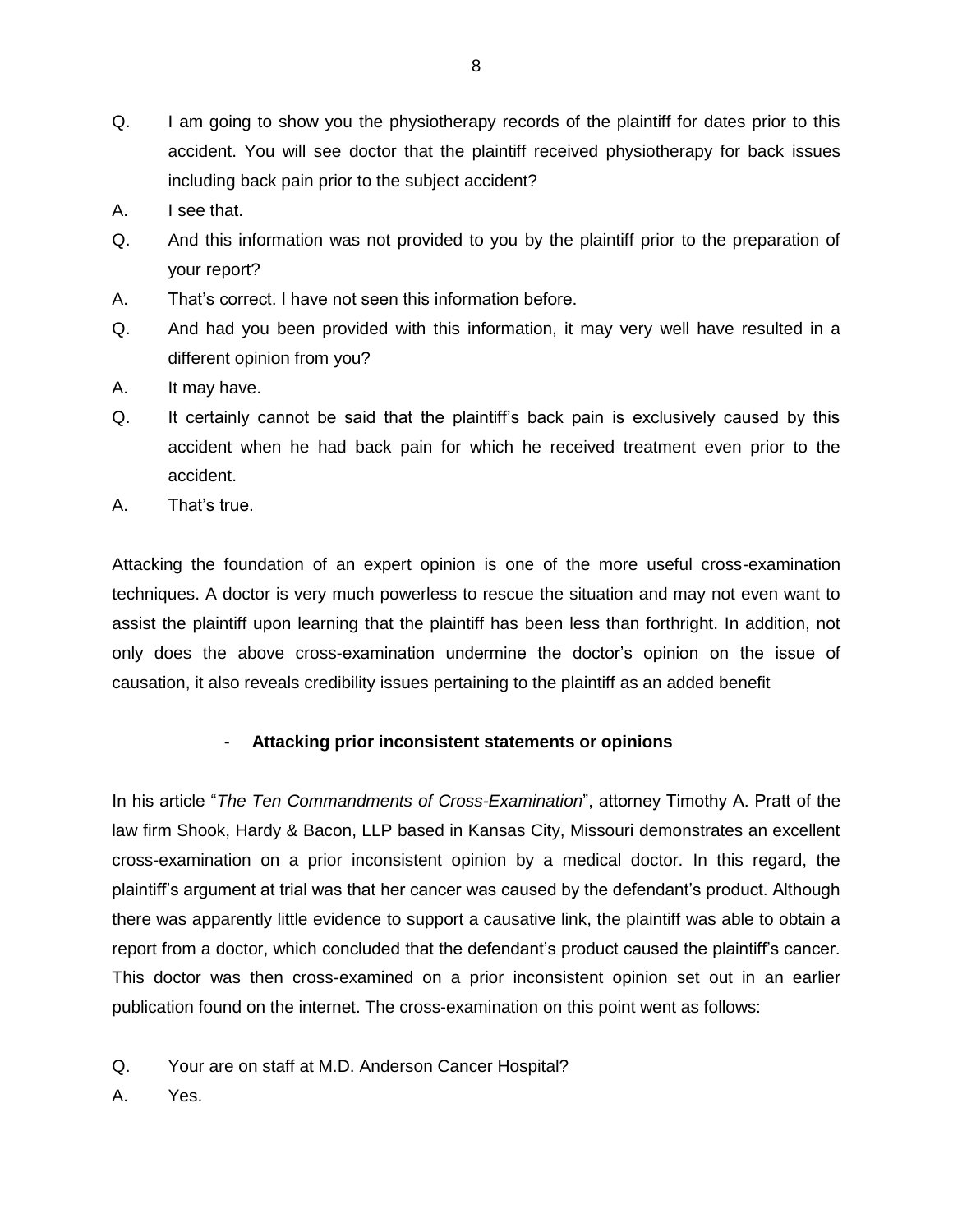- Q. Isn't it true that M.D. Anderson Cancer Hospital has a web page?
- A. Yes
- Q. Have you ever had any articles published on the M.D. Anderson web page?
- A. A few.
- Q. Do you remember one of your articles that appeared on the web page just three months ago?
- A. I think so.
- Q. In that article you talked about T-cell lymphoma, the very type of cancer involved in this case.
- A. I believe so.
- Q. Let's be sure. Is this the article that was published on the web page?
- A. Yes, that's my article; it has my name on it.
- Q. I assume you knew that physicians and others might read this article?
- A. Yes, I assume so.
- Q. And, therefore, you wanted to be as accurate as possible?
- A. Of course.
- Q. Turn to page four of the article.
- A. Okay.
- Q. In this article, which you published on the web page just three months ago, you talk about what is known regarding the cause of T-cell lymphoma, isn't that right?
- A. Yes.
- Q. Isn't it true that you said the following: "No one knows what causes T-cell lymphoma". Is that what you wrote just 3 months ago?
- A. That's what it says.

Obviously, this cross-examination seriously discredited the doctor's evidence and is a useful example of the power of cross-examining on prior inconsistent statements. (Timothy A. Pratt's entire article "*The Ten Commandments of Cross-Examination*" can be found at http://www.thefederation.org/documents/Pratt-SP03.htm).

### - **Obtaining admissions that help your case**

Another useful issue or approach in cross-examination is to obtain evidence helpful to your own case which can later be used in closing argument. Such admissions may include the following: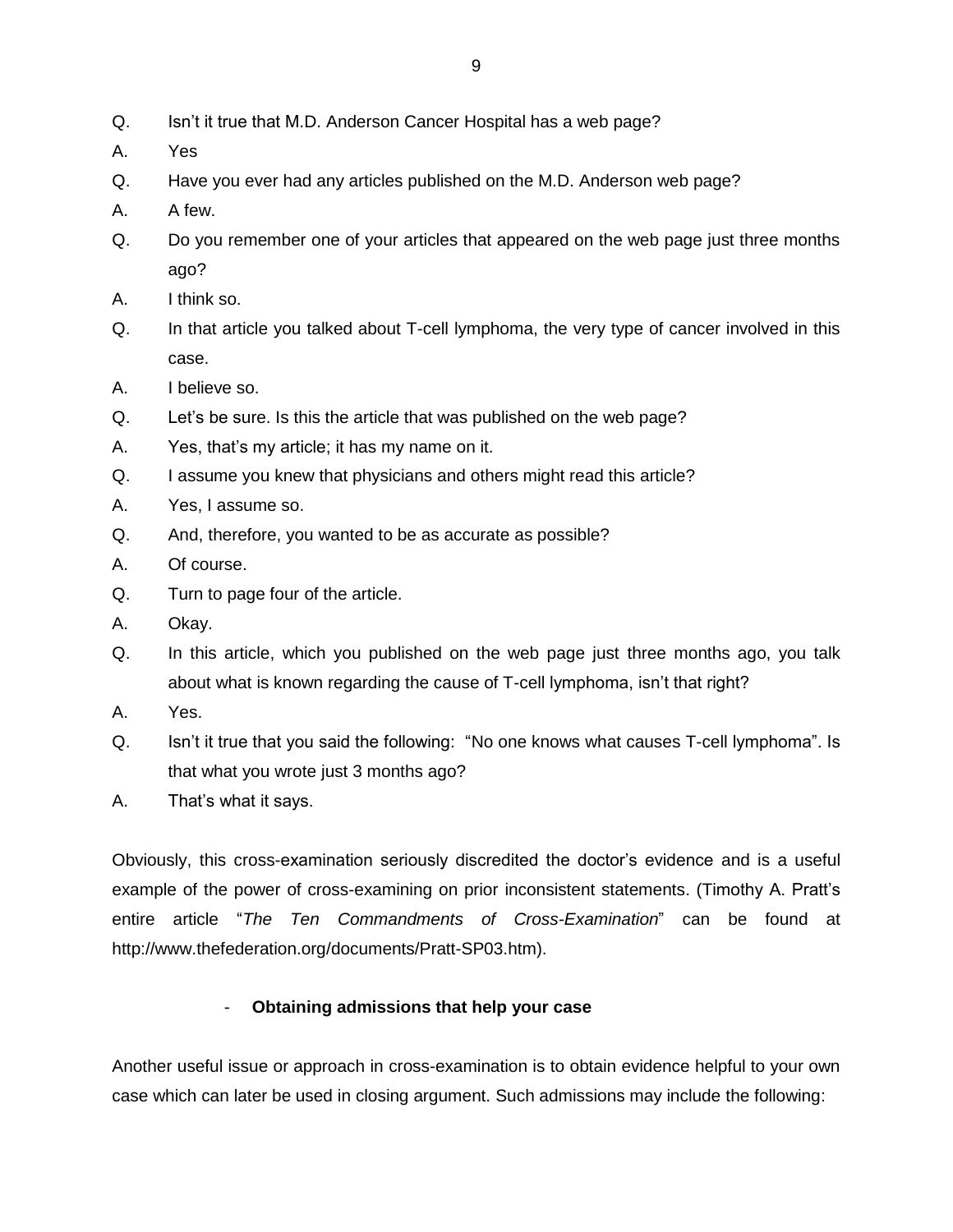- that the plaintiff's complaints of pain and limitation are largely subjective
- that there is no objective test for pain
- that the plaintiff's credibility is the most important basis for the expert's opinions
- that the defendant's doctor carried out a proper examination of the plaintiff
- that the defendant's doctor's findings were similar or the same as the plaintiff's doctor's findings and the only difference is "opinion".
- that the defence doctor is well respected and well qualified to give an opinion in the case
- that a treating doctor may be in a better position to give an opinion in the case at hand.

Each case is unique but it is useful to give careful consideration to what evidence may be obtained by from the plaintiff's doctor. Obviously, helpful evidence from an opposing expert will carry more weight and credibility than the same evidence from your own expert.

## 4. **STYLE AND TECNIQUE**

As confidence is a key factor in any successful cross-examination, counsel must develop their own style and not try to emulate others to the extent that they find themselves outside their comfort zone. There are, however, a number of techniques that can be used to assist any counsel, regardless of their style, in undertaking an effective cross-examination. In his 2009 article "*Cross-examining the opposing expert*" (The Advocates' Journal, Winter 2009), Toronto lawyer John McLeish sets out a number of "do's" and "don'ts" for cross-examination including the following:

DO

- Cross-examine softly
- Start and close strong
- Ask leading questions
- Ask short questions
- Use simple words
- Use headlines to introduce new subject areas
- Ask for facts, not evaluations or opinions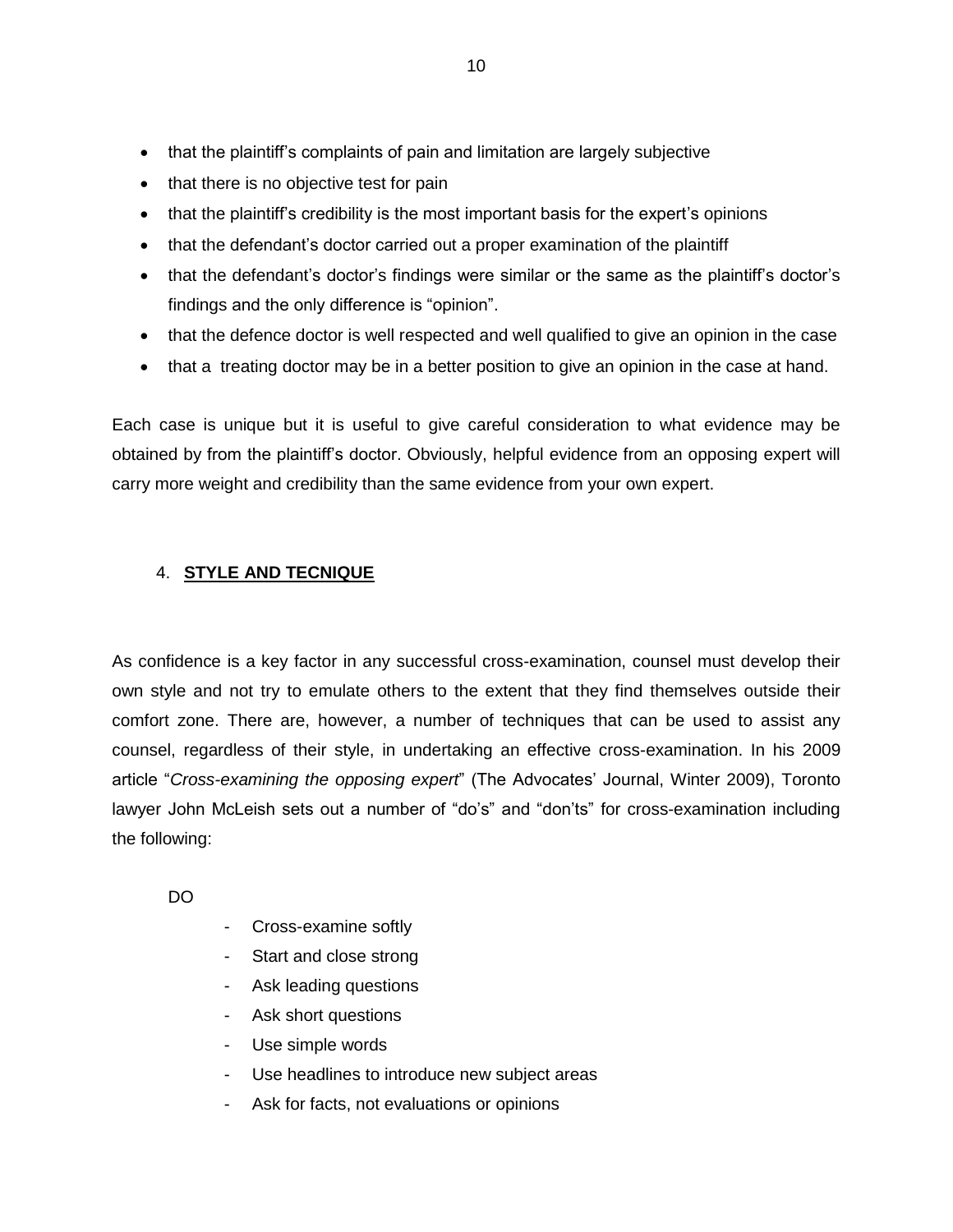- Get one fact straight at a time

### DON"T

- Use tag endings such as "isn't that correct?"
- Use introductions such as "Am I correct is assuming..."
- Wing it
- Be offensive or sarcastic
- Argue with the witness
- Become angry
- Ask a question to which you don't know the answer
- Ask one question too many

Asking one question too many or "asking the ultimate question" as it is sometimes described should always be avoided. When cross-examination is going well and the plaintiff's doctor has been agreeing with you consistently, it is often tempting to go one-step further and ask the ultimate question relating to that specific point. For example, if on cross-examination the plaintiff's doctor agrees with you that the plaintiff was inconsistent with his prescribed therapy and missed many appointments - that is useful information. At this point, counsel likely has enough to make the argument that the outcome may have been different had the plaintiff been more diligent in his therapy. In fact, the jury may have already come to that conclusion on their own. Accordingly, there is no reason to ask the doctor the question that had the plaintiff been more compliant with his therapy, his outcome would have been better. You simply risk giving the doctor the opportunity to disagree with you and take away a powerful point in closing argument.

Lastly, it is imperative to be organized and know what documents you will require for the crossexamination and have them easily available to you at the podium. In this regard, it is useful to speak with the court registrar before you begin to ensure that any exhibits that will be used are available and that enough copies have been made for the judge, jury and opposing counsel.

#### **5. CONTROLLING THE WITNESS**

Most seasoned lawyers will say that the most important element in effective cross-examination is controlling the witness. This can be very difficult when dealing with an expert witness who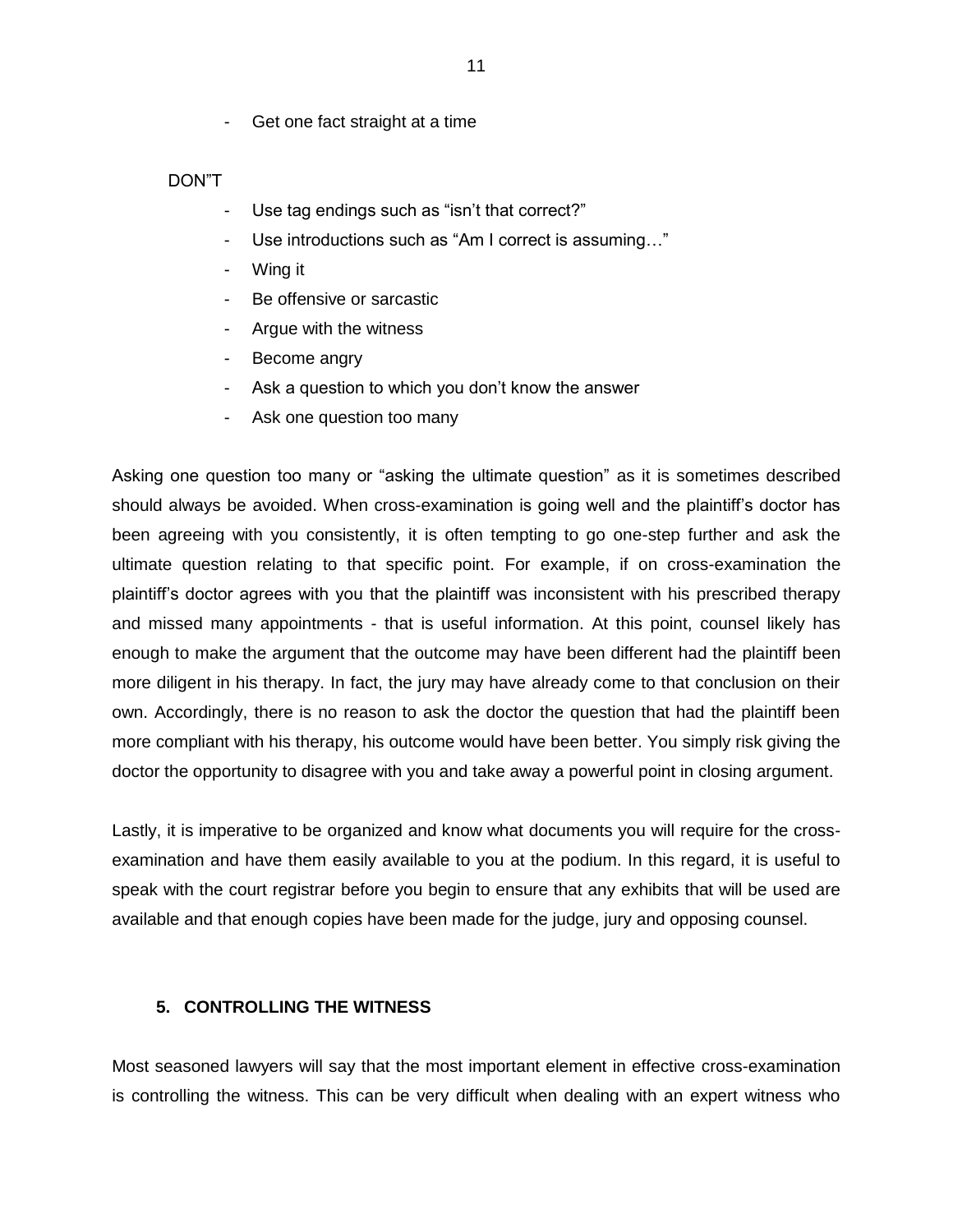likely knows more about the subject matter than counsel and who has testified in court on many prior occasions. The most effective way to control a witness is by asking only leading questions. It is even better if the leading questions result in "yes" answers.

Again, the old adage comes into play; only ask those questions for which you know the answer. This too will allow counsel to maintain control of the witness.

Regardless of how hard one tries, there are going to be times when an expert witness is unresponsive. The plaintiff's doctor may be a seasoned witness who will use cross-examination questions as an opportunity to repeat what he or she said in direct examination. If that happens, it is important for counsel to re-establish control. There are number of different techniques in this regard. The easiest is to simply ask the question over again in a calm and professional tone. For example:

- Q. Doctor you state that the plaintiff's range of motion in her right arm is limited by pain.
- A. That's correct.
- Q. And pain is a subjective measure?
- A. I don't know, it wasn't my arm that was shattered in the accident.
- Q. I'm sorry doctor. Perhaps I didn't make the question clear enough. Pain is a subjective measure.

If unresponsive answers continue, do not be afraid to pause for effect and ask the question again. Eventually, it is permissible to ask the judge to direct the witness to answer the question but it is better to control the witness without such judicial intervention.

Sometimes, a rare opportunity arises to actually undermine the expert's credibility when they are being a difficult witness. For example, an expert witness who is scoffing or snickering at your questions can be easily scolded with the simple comment: "Doctor you may consider this all a joke but I can assure you that the rest of us are taking this trial very seriously". A simple rebuke of this nature without anger or sarcasm can often have a powerful effect in controlling a witness.

The final point on controlling the witness is to avoid being drawn into an argument or debate on issues within the expert's area of expertise. This will likely end in victory for the expert and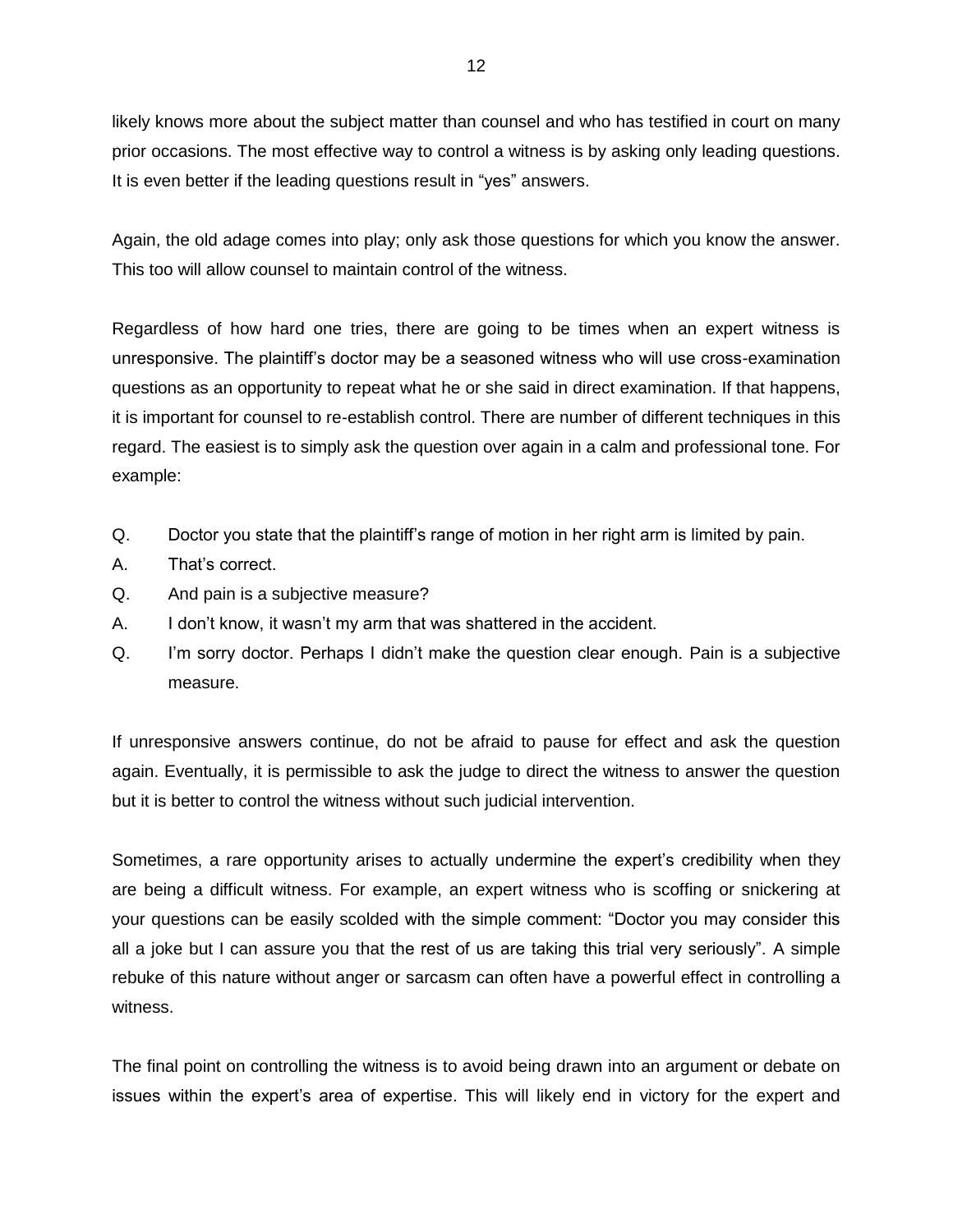frustration for counsel. For this reason, it is important to ask factual questions and not get into areas of opinion unless it is to simply establish the fact that there are contrasting opinions on a particular issue.

## **6. START BIG AND END BIG**

Many commentators on the topic of effective cross-examination subscribe to the theory that is important to start strong and end strong. This is consistent with studies that have demonstrated that audiences tend to remember what they learn first and what they hear last in any given presentation often referred to as the principle of primacy and recency.

Accordingly, it is always important to start cross-examination in an area where counsel is likely to achieve some degree of success. That will set a strong tone and provide counsel with the confidence required to approach more difficult areas. Certainly, if counsel feel they have an effective cross-examination on the issue of bias, then it is probably useful to start there as it may very well taint the remainder of the expert's evidence.

The middle portion of the cross-examination may be used to obtain admissions and evidence necessary for closing argument but may involve subject matter that is not particularly interesting. It is best to proceed through these issues efficiently and effectively so as to avoid losing the interest of the trier of fact.

As for the conclusion, most counsel wish to end their cross-examination in dramatic fashion. In reality, that is rarely possible. That being said, counsel should save at least one strong point for the end so as to conclude on a high note.

## 7. **KNOWING WHEN TO QUIT**

According to Timothy A. Pratt in his earlier cited article "*The Ten Commandments of Cross-Examination*", there are generally two times to quit. The first occurs when the witness has been discredited or has made a monumental concession. The second time to quit is when the witness is destroying counsel's case.